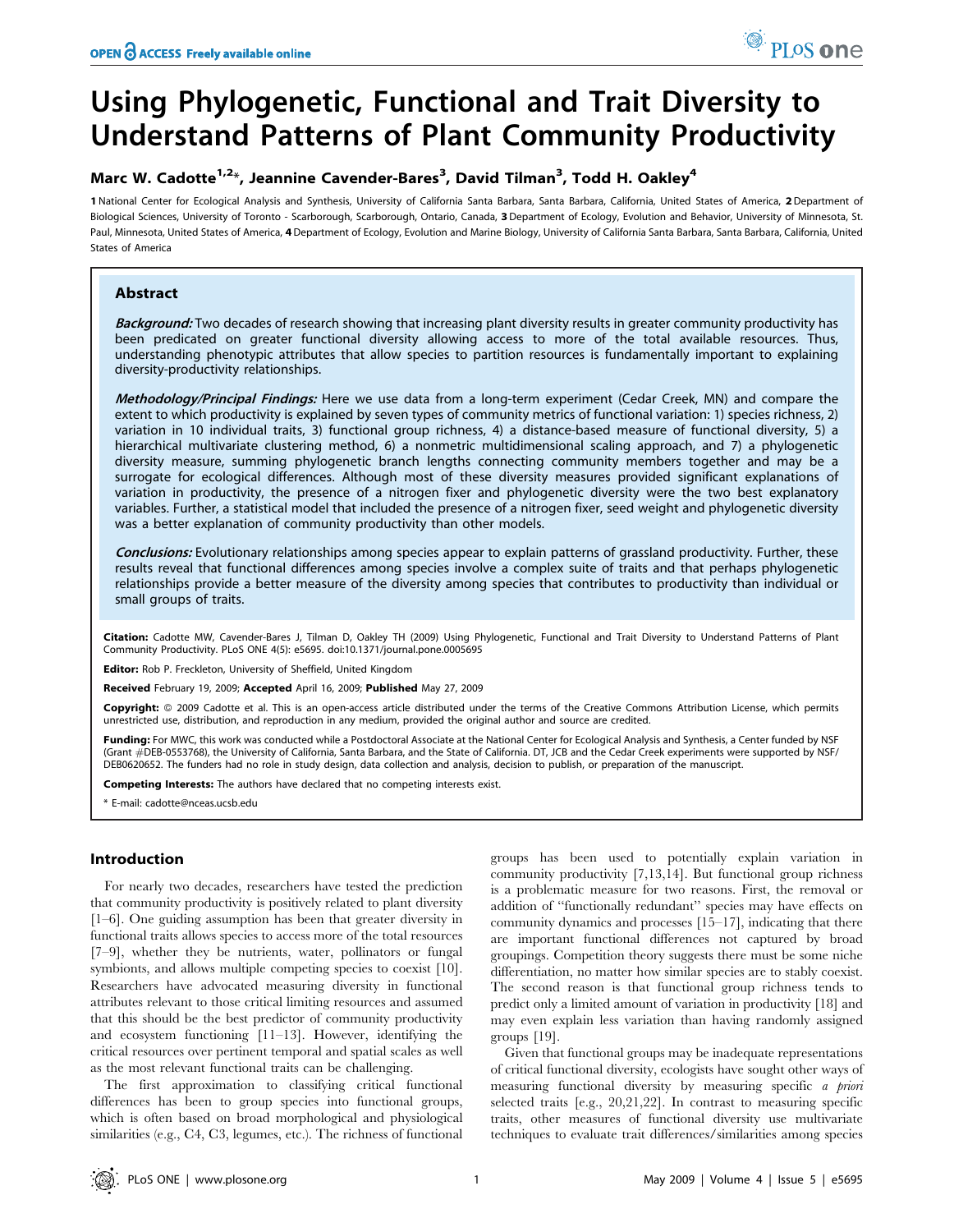without reliance on a small number of traits selected a priori. The first multivariate strategy, functional attribute diversity (FAD), introduced by Walker and colleagues [23], sums species distances in trait space as a measure of total trait or functional dissimilarity. The second strategy, functional diversity (FD) by Petchey and Gaston [24] essentially uses the FAD trait distance matrix to create a functional dendrogram from a clustering routine. FD then corresponds to the total dendrogram branch lengths connecting community members together. In a comparison of FAD and FD, Petchey et al. [25] show that FD better explains variation in community biomass accumulation. The final multivariate strategy we introduce here is a variation of the FD strategy. Since FD and FAD do not account for groups of correlated traits, we use nonmetric multidimensional scaling (NMDS) to create the distance matrix that accounts for correlated traits. Then we perform the FD clustering to produce branch lengths.

All these multivariate techniques, while relaxed from strict a priori trait decisions, may still be sensitive to which traits are included in the analyses [25]. Further, multivariate distances reflect the magnitude of scale units used (e.g., cm vs. m) and the variation in scale for different traits as opposed to the actual difference in ecological function (e.g., does a 10% difference in leaf size have the same ecological consequences as a 10% difference in seed mass?). Given these potential limitations of trait-based approaches, we advocate the use of another metric, phylogenetic diversity (PD) –that is the sum of phylogenetic branches connecting species together. If phenotypic dissimilarity is correlated with evolutionary divergence times [26–28], then the more divergent two species are, the greater likelihood that they differ ecologically. As a diversity measure, PD has been shown for some datasets to better explain variation in community productivity than species or functional group richness [9,18].

In this paper, we compare the efficacy of explaining variation in community productivity with seven different types of trait diversity measures: 1) species richness, 2) variation in 10 individual traits, 3) functional group richness, 4) Walker and colleagues' (1999) Functional Attribute Diversity (FAD), 5) Petchey and Gaston's (2002) Functional Diversity (FD), 6) our Nonmetric Multi-Dimensional Scaling (NMDS) approach, and 7) community PD. Our goal is to find which of these various diversity measures provides the best possible explanation of patterns of community productivity, moving from simple, single-variable models to metrics that represent full community trait differences.

## Methods

#### Study site

In 1993, the vegetation and seed bank in a post-abandonment agricultural field located at Cedar Creek Natural History Area, Minnesota, USA, were removed via herbicide, burn and bulldozing treatments. The following year  $13\times13$  m plots were seeded with 1, 2, 4, 8 or 16 grassland savanna species (experiment 120). Plot composition was randomly chosen from a pool of 18 species that included four C3 grasses, C4 grasses, legumes, nonlegume herbaceous forbs and two woody species. At each level of diversity 28–35 replicates were established, and plot composition was maintained by manually weeding and annual burns [for more details see: http://www.cedarcreek.umn.edu/research/exper/ e120/, [2,13,29]]. In 1995 three more species were added to substitute for poorly germinating species from the original 18, but subsequent weeding did not target the poor germinators meaning that 21 species were actually included in this experiment (species are identified in Fig. 1).

As an estimate of productivity, peak aboveground biomass was measured by clipping, drying and weighing four 0.1 m by 3.0 m strips per plot. Biomass was sampled annually from 1996 to 2007 and we here use the average in biomass production as our dependent variable. The long-term average biomass was used because inter-annual variation was due largely to subsampling variance and regional climatic variation [30,31]. In plots that carried fire the oaks (Quercus ellipsoidalis and Q. macrocarpa) performed poorly –contributing little to productivity, and so they were excluded from the calculation of the trait, functional and phylogenetic diversity metrics.

#### Phylogeny construction

We constructed a phylogeny for the species used in this experiment and a second biodiversity experiment at Cedar Creek (i.e., Experiments 120 and 123), which included a total of 31 species (see Appendix S1 for a list of all species). In February, 2008, for each of the 31 species, we searched GenBank [32] for four gene sequences commonly used in published angiosperm phylogenies : matK, rbcl, ITS1 and 5.8s. Of the 31 species, 14 had at least one gene represented in Genbank and for a further 16 species, we used gene sequences from a congeneric relative not included in these experiments. Collectively, the species used in this experiment represent many of the deep historical angiosperm bifurcations, relative to the number of branches connecting close relatives. Therefore, the effect on branch length estimates from using congeneric species is likely minimal, so long as congenerics are monophyletic with the species used in the experiment. We also included two representatives of early diverging angiosperm lineages as outgroup species, Amborella trichopoda and Magnolia grandiflora, and we added 4 other species, each represented by multiple genes, that were included in clades whose members did not have overlapping sequences (see Appendix S1). For these 36 species we aligned sequences using MUSCLE [33]. We then selected best-fit maximum likelihood models of nucleotide substitution for each gene using the Akaike Information Criterion, as implemented in Modeltest [34,35].

Using the aligned sequences and the best-fit models of nucleotide substitution, we estimated a maximum likelihood phylogeny using the PHYML algorithm with a BIONJ starting tree [36,37]. To assess nodal support on maximum likelihood phylogenies, we report Approximate Likelihood Ratio Test (aLRT) scores, which have been shown to correlate with ML bootstrap scores, but require much less computational time [37]. The maximum likelihood tree is available in Appendix S1. A single species that lacked any genetic data, Rudbeckia hirta, was added as a polytomy with Liatris aspera and Coreopsis palmata because they are all considered members of the Asteroideae subfamily (see Appendix S1). For the analyses in the present paper, we pruned out the 10 species not used in experiment 120 (Fig. 1 shows the pruned phylogeny and Figure 1 in Appendix S1 shows the full phylogeny for both experiments). We did not rerun PHYML on the subtree members due to the sparseness of the gene matrix, especially for the Asteraceae species.

From the phylogeny, we calculated phylogenetic diversity (PD) for each experimental plot as the total phylogenetic branch lengths connecting only the community members together not including the root of the larger phylogeny [18]. Here we are using a single method of phylogenetic construction, but there are other methods that may alter PD estimates. However, recent analyses have shown that the method of phylogenetic construction does not appear to alter qualitative results [18,38].

#### Trait data

In the summers of 2007 and 2008, we measured leaf traits in the Cedar Creek biodiversity experiment [E120]. We sampled three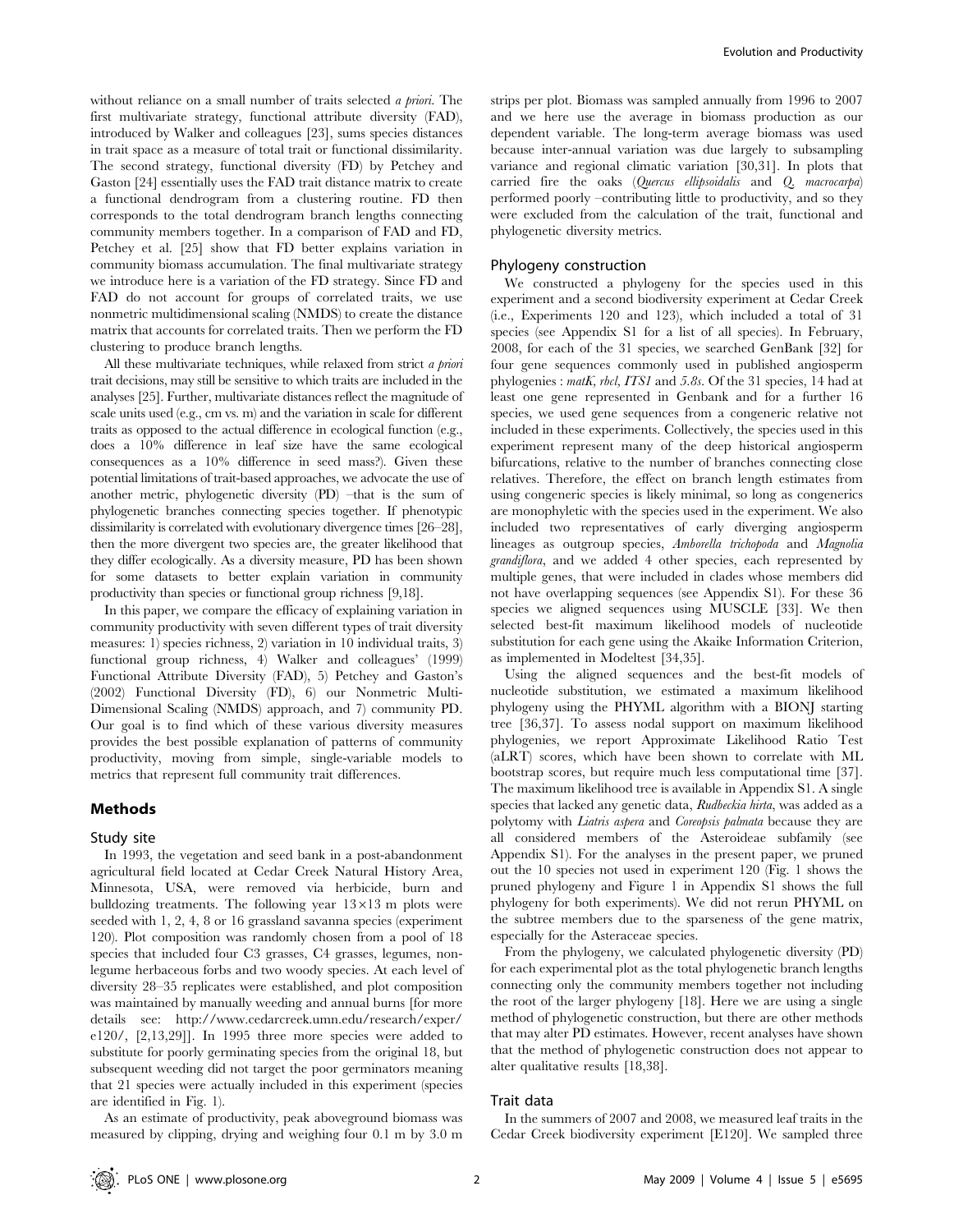# Molecular phylogeny (Maximum Likelihood)



# **Functional Diversity dendrogram**



# **NMDS Functional Diversity dendrogram**



Figure 1. Three dendrograms representing relationships among species. The first is based on maximum likelihood analyses of genetic sequences from four genes. The second uses the functional diversity methodology of Petchey and Gaston (2002) on all measured traits. The third dendrogram also uses the functional diversity method on three orthogonal dimensions from nonmetric multi-dimensional scaling. doi:10.1371/journal.pone.0005695.g001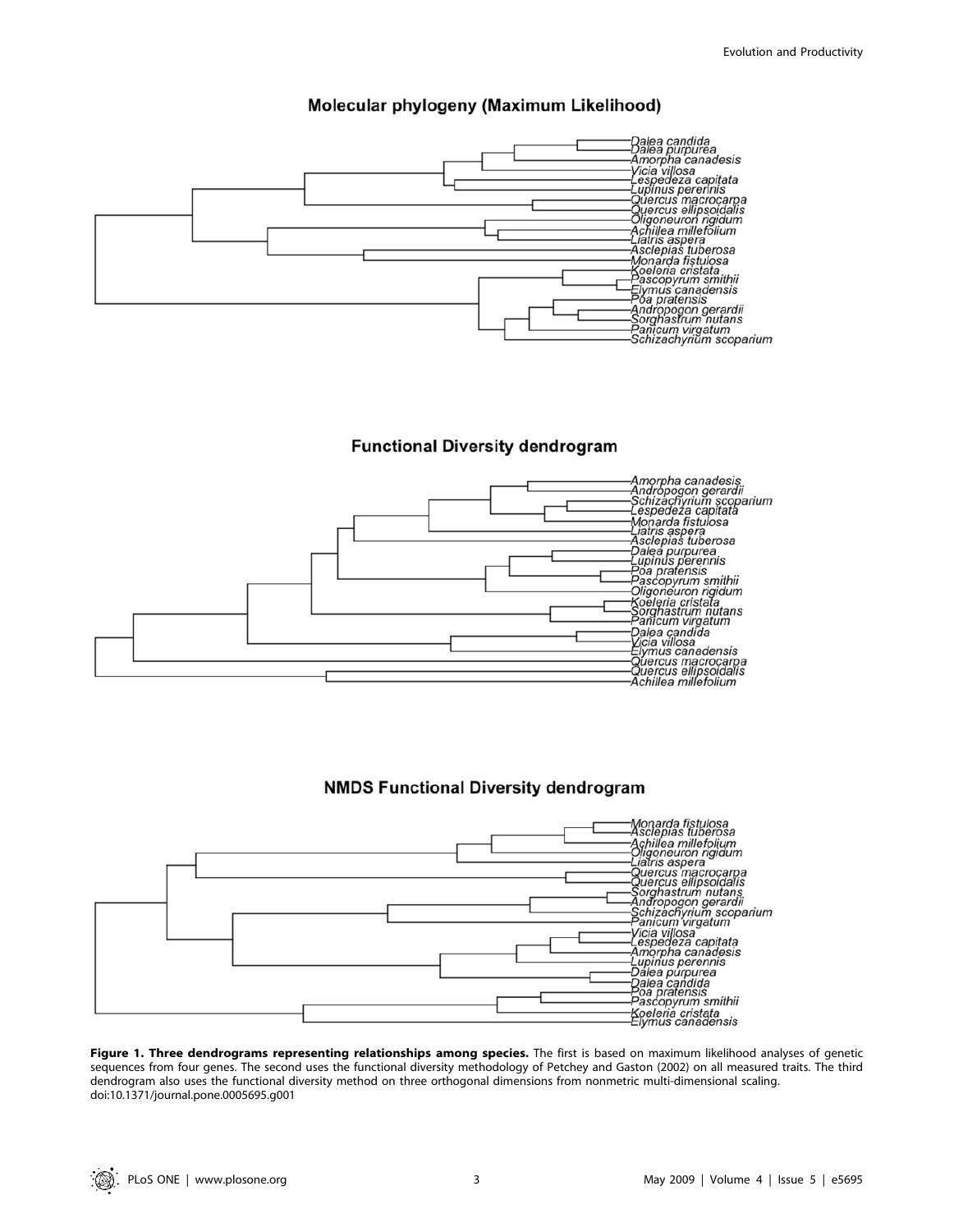fully mature leaves from ten individuals of each species collected within the maintained experimental plots as well as from the unmaintained experimental plots. Each individual was identified from a randomly chosen plot to cover the range of diversity treatments. We scanned fresh leaves on a flatbed scanner on the same day as collection with petioles and sheaths removed. Leaf area, perimeter and Feret's diameter (i.e., parallel lines touching opposites ends of the leaf) were calculated from the scanned leaves using ImageJ software [39]. These measures allowed calculation of perimeter per area  $(P/A, \text{ cm}\cdot\text{cm}^{-2})$ , which is empirically correlated with leaf hydraulic conductance across a wide range of taxa [40]. Perimeter per leaf area?Feret's diameter is a unitless measure of leaf lobedness [e.g., 41] that influences the leaf radiation balance [42]. After scanning, we dried the leaves at 65<sup>°</sup>C for three days and weighed to calculate specific leaf area  $(cm^2 \cdot g^{-1}).$ 

We determined seed mass by collecting seed heads for ten plants per species after seeds were fully mature, air drying the seeds, and then weighing together ten seeds (and dividing by ten) to calculate a mean seed mass per plant. For five species that were not seeding, seed mass was taken from online commercial databases, including the Native Seed Network (www.nativeseednetwork.org), Wildflower Farm Inc. (www.wildflowerfarm.com), and Prairie Moon Nursery (www.prairiemoon.com). Plant height was taken from the USDA Plants Database (plants.usda.gov). See table 1 for trait codes.

Trait variation at the plot scale was estimated by the coefficient of variation in trait values for leaf area, leaf perimeter area ratio, leaf lobedness, specific leaf area, seed weight and height, while plot presence/absence was recorded for the C3, C4, forb and nitrogen fixer functional groups. We calculated four trait diversity metrics: the number of functional groups, FG; functional diversity, FD [24]; functional attribute diversity, FAD [23]; and Nonmetric Multi Dimensional Scaling, NMDS [e.g., 43]. FD estimates net species similarity or differences as branch lengths from a functional dendrogram based on a multivariate distance matrix [24]. To calculate FD, we scaled the traits to have a mean of zero and variance of one. We then calculated a Euclidean distance matrix and performed hierarchical clustering on this matrix and

Table 1. Diversity variables calculated.

| Variable                                                       | Code           |
|----------------------------------------------------------------|----------------|
| Phylogenetic diversity                                         | <b>PD</b>      |
| Number of species                                              | N              |
| Number of functional groups                                    | FG.            |
| Functional diversity (Petchey & Gaston 2002)                   | <b>FD</b>      |
| Functional attribute diversity (Walker et al. 1999)            | <b>FAD</b>     |
| Functional diversity from non-metric multi dimensional scaling | <b>NMDS</b>    |
| Variation in leaf area (SD)                                    | $\overline{A}$ |
| Variation in leaf perimeter area ratio (SD)                    | I PA           |
| Variation in leaf lobiness (SD)                                | $\mathbf{H}$   |
| Variation in specific leaf area (SD)                           | <b>SLA</b>     |
| Variation in seed weight (SD)                                  | SW             |
| Variation in height (SD)                                       | н              |
| Presence of C3 grass                                           | C <sub>3</sub> |
| Presence of C4 grass                                           | C <sub>4</sub> |
| Presence of forb                                               | F              |
| Presence of N fixer                                            | Nfix           |

doi:10.1371/journal.pone.0005695.t001

calculated FD as the total branch lengths connecting community members together [24]. For FAD, we again used the traits scaled to mean of zero and variance of 1 and calculated a Euclidean distance matrix. We then summed the distances for all species in a community [23]. Finally, since we were including multiple traits in these analyses, we wanted to account for groups of correlated traits. We performed NMDS on the trait matrix including functional groups (Fig. 2). We ran the analysis using two to five dimensions and choose the number of dimensions that reduced stress and which had no deviations on a dissimilarity-distance plot [44]. We selected a three-dimension model due to the stress reduction associate with this model (i.e., 8.71 versus 16.68 for the two-dimension model). We then calculated FD using the dimensions as independent traits. All variables are defined in Table 1. We have included the script, written in R 2.7.1 (www.Rproject.org), to calculate PD, FD and FAD from a community membership list, a phylogeny and a trait matrix (see Appendix S2).

#### Statistical analysis

There were a total of 16 different diversity variables used in this analysis (Table 1), and the goal was to construct the most informative model explaining patterns of biomass production. To narrow down the number of potential explanatory variables, we searched for the best single-variable models where average annual productivity was regressed against each diversity metric and compared to the explanatory ability of these models using Akaike weights, which can be interpreted as the probability that a particular model is the best fit to the observed data among a set of candidate models [45]. We further used mallow's  $C<sub>b</sub>$  to rank these single variable models. We checked diagnostic plots (e.g., residual versus fitted plots) for potential outliers and data trends.

We were not only interested in the best single variable explaining patterns of productivity, but also combining PD and trait metrics in multi-variable models. We performed a stratified all subsets model approach where PD was included in models with either single variable trait diversity metrics or multivariate functional diversity metrics, but not both since the multivariate metrics are based on the single variables. Mallow's  $C_p$  was used to select potential models up to 5 variables and Akaike weights to compare them. Alternatively, we selected the best single variables and constructed models around these, comparing them using Akaike weights.

We also asked whether any of the continuous individual traits themselves had significant phylogenetic signals. To do this we generated phylogenetically independent contrasts [28] for the various traits. We compared the summed absolute node contrast values to that expected from 1000 randomizations (mean and 95% confidence intervals) [46]. If the observed summed contrast is significantly lower than the randomly generated values, sister clades tend to be more similar to one another than random, and there is a detectable phylogenetic signal. All analyses were done using R 2.7.1 (www.R-project.org)

# Results

Interestingly, the species in the FD dendrogram did not produce the same sister pairings as in the molecular phylogeny (Fig. 1), while the NMDS dendrogram shows species clustering more similar to the molecular phylogeny (Fig. 1). As would be expected because the number of branches, and thus the sum of all branch lengths, increases with the number of plant species (N), PD and N were highly correlated (Fig. 3). However, PD seems to better explain variation in productivity compared with N, FG, FD, FAD or NMDS (Table 2). Productivity was positively related to each of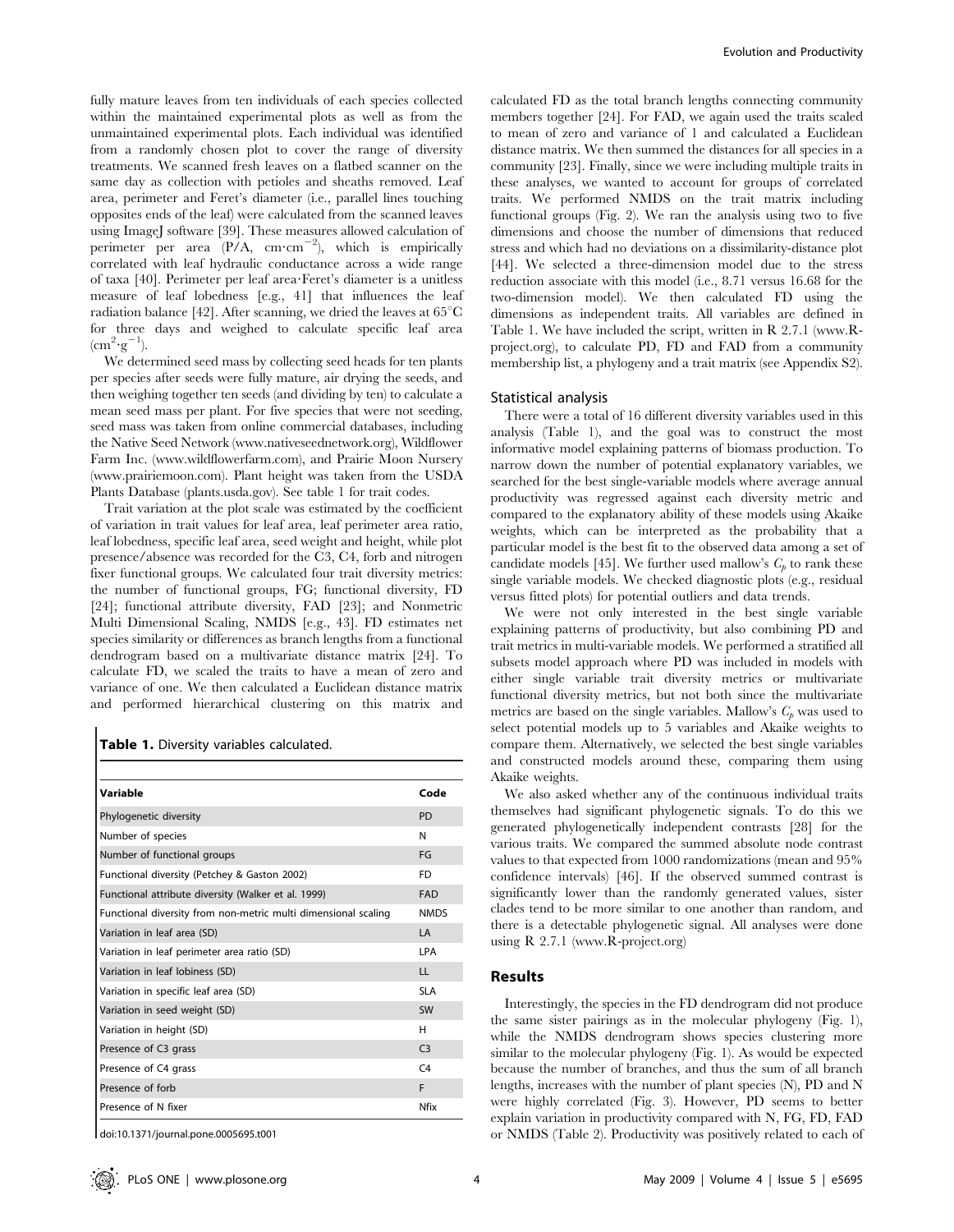

Figure 2. The ordination plot produced by nonmetric multi-dimensional scaling. Symbols refer to functional group membership. doi:10.1371/journal.pone.0005695.g002

these measures (Fig. 4). The better fit provided by PD compared to the traditional variable, N, suggests that PD, which combines the effect of differences (via branch lengths) with the effect of the number of species (as N-1 branches) is a superior single measure of diversity than N.

However, the single best explanatory variable was the presence of a nitrogen fixer (Table 2). Only within the plots with a nitrogen fixer present, which includes most plots, PD is still significantly related to productivity  $(F_{1,103} = 19.98, P \le 0.0001)$  and a better model (Akaike weight, AW = 0.634) than N, FAD, NMDS, FD or FG (AW = 0.142, 0.089, 0.084, 0.047 and 0.037, respectively).

While the above analyses informs our understanding of how individual models compare to one another, we were also interested in combining variables in models to better explain variation in productivity. We did this in two ways. First, we used a stratified all subsets approach (Table 3). The best models contained PD along



Figure 3. The relationship between species number and phylogenetic diversity. doi:10.1371/journal.pone.0005695.g003

with SW, PD and PA –while the multivariate functional diversity metrics were not selected as variables in the best models. Secondly, we took an informed approach by building various models from the top five predictors from Table 2. The best model of 26 potential models (AW $\approx$ 1) is one that includes PD, SW and Nfix (Table S1).

We also ran the model explicitly testing Westoby's (1998) LHS plant strategy scheme by regressing productivity against the additive effects of SLA, SW and H. While this model was significant  $(P<0.0001)$ , only seed weight was significant as an individual model term  $(P<0.0001)$  while SLA and H were not  $(P = 0.261$  and 0.190, respectively). Further, this model did not have much of an explanatory advantage over the model with seed weight alone (AIC = 1755.5 vs. 1756.7; and  $R^2 = 0.41$  vs. 0.40).

For each of the six continuous traits, we assessed whether traits covaried with relatedness using phylogenetically independent contrasts. SW had a significant phylogenetic signal (summed observed contrasts = 0.131, null expectation  $[95\% \text{ CI}] = 0.185$ [0.136–0.253]), while the rest of the traits lacked any significant signal (LA: obs = 192.5, null [95% CI] = 190.4 [149.5–235.2]; LPA: obs = 306.4, null [95% CI] = 301.8 [229.3–387.9]; LL:  $obs = 483.1$ , null  $[95\% \text{ CI}] = 293.5 \{197.4-489.2\}; \text{SLA}:$ obs = 1406.4, null  $[95\% \text{ CI}] = 1374.9 \text{ [}1121.8-1693.4]$ ; and H: obs = 14.8, null [95% CI] = 14.8 [11.9–18.1]). The significant signal in seed weight is influenced by the fact that species in the Fabaceae tended to have larger seed weights (Fig. 5). We confirmed that the non-Fabaceae species lacked a significant signal by removing Fabaceae species and re-running the analysis  $(obs = 0.042, null [95\% CI] = 0.053 [0.037-0.067], and species$ within the Fabaceae also lacked a signal (obs  $= 0.087$ , null [95%]  $CI$ ] = 0.104 [0.066–0.135]).

# Discussion

Phylogenetic diversity (PD) within a plot was an important factor explaining community productivity patterns. This result is not surprising; we fully expected PD to be a significant predictor of productivity, given that previous studies have shown this [e.g., 9,18]. On the other hand, we expected multivariate functional diversity indices to better account for productivity patterns, since trait differences should drive ecological differences –regardless of patterns of shared ancestry on the traits. Even though multivariate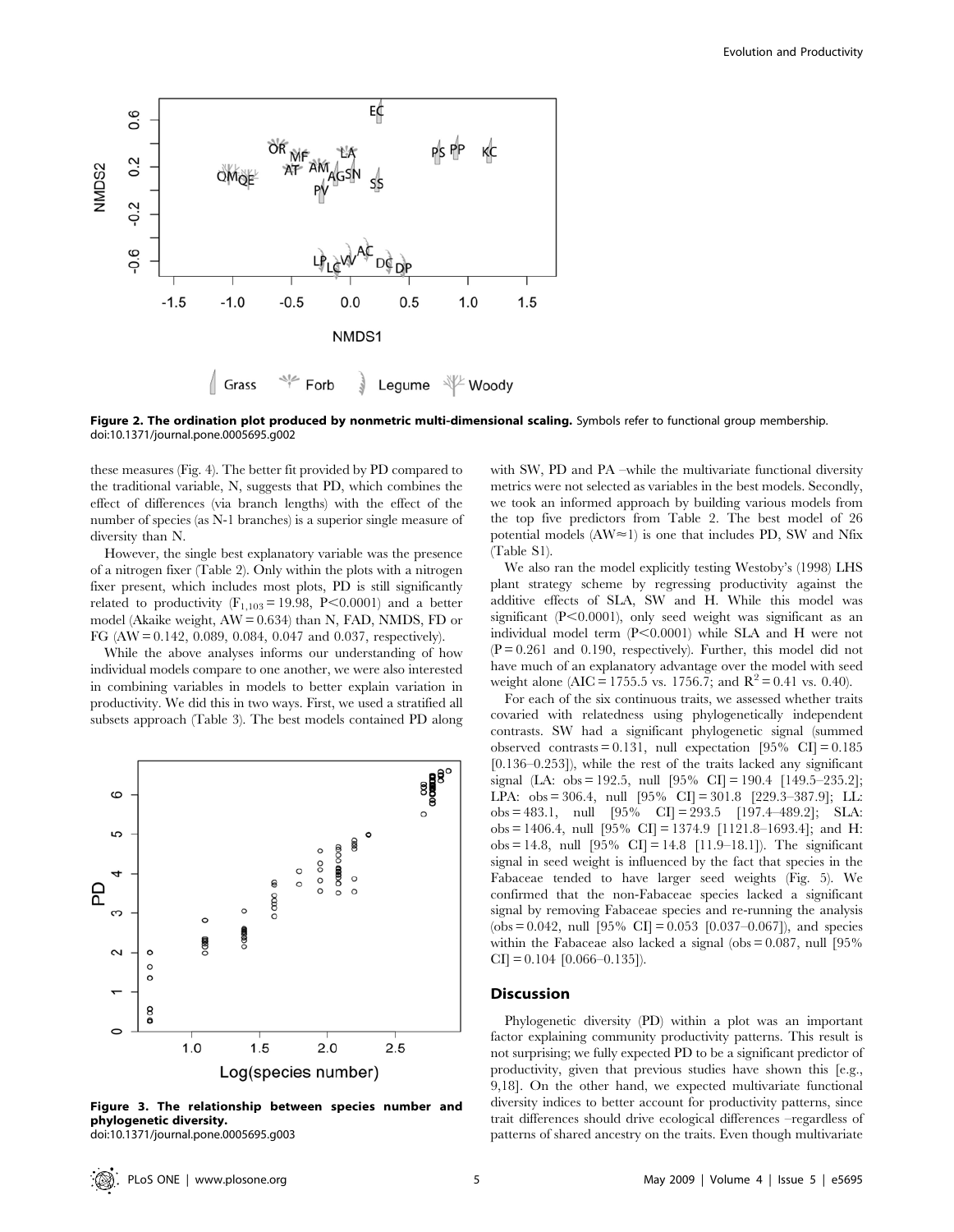Table 2. Results of univariate models.

| Variable        | Intercept | Slope      | DF  | Pvalue  | <b>AIC</b> | $R^2$ | AW                     | Rank           |  |
|-----------------|-----------|------------|-----|---------|------------|-------|------------------------|----------------|--|
| Nfix            | 111.99    | 147.50     | 149 | < 0.001 | 1747.47    | 0.436 | $9.31 \times 10^{-01}$ | $\mathbf{1}$   |  |
| PD <sup>1</sup> | 123.76    | 29.37      | 149 | < 0.001 | 1752.78    | 0.415 | $6.54\times10^{-02}$   | $\overline{2}$ |  |
| <b>SW</b>       | 154.44    | $-5126.37$ | 149 | < 0.001 | 1758.56    | 0.392 | $3.61 \times 10^{-03}$ | 3              |  |
| log(N)          | 123.30    | 62.51      | 149 | < 0.001 | 1764.20    | 0.369 | $2.16 \times 10^{-04}$ | 4              |  |
| <b>NMDS</b>     | 129.10    | 20.06      | 149 | < 0.001 | 1765.35    | 0.365 | $1.22 \times 10^{-04}$ | 5              |  |
| FG              | 95.62     | 38.29      | 149 | < 0.001 | 1771.54    | 0.338 | $5.51 \times 10^{-06}$ | 6              |  |
| FD              | 140.82    | 4.06       | 149 | < 0.001 | 1774.68    | 0.324 | $1.15 \times 10^{-06}$ | $\overline{7}$ |  |
| FAD             | 175.41    | 0.30       | 149 | < 0.001 | 1785.59    | 0.273 | $4.90\times10^{-09}$   | 8              |  |
| <b>SLA</b>      | 203.94    | $-4.02$    | 149 | < 0.001 | 1817.14    | 0.105 | $6.90\times10^{-16}$   | 9              |  |
| F               | 171.70    | 66.04      | 149 | < 0.001 | 1818.94    | 0.094 | $2.81 \times 10^{-16}$ | 10             |  |
| C <sub>4</sub>  | 173.15    | 59.55      | 149 | < 0.001 | 1822.70    | 0.071 | $4.28 \times 10^{-17}$ | 11             |  |
|                 | 180.90    | $-203.85$  | 149 | 0.002   | 1823.53    | 0.066 | $2.83 \times 10^{-17}$ | 12             |  |
| $\frac{H}{C3}$  | 181.58    | 51.87      | 149 | 0.003   | 1824.66    | 0.059 | $1.61 \times 10^{-17}$ | 13             |  |
| PA              | 214.95    | $-0.60$    | 149 | 0.057   | 1830.13    | 0.024 | $1.04\times10^{-18}$   | 14             |  |
| LA              | 213.90    | $-0.24$    | 149 | 0.253   | 1832.49    | 0.009 | $3.20 \times 10^{-19}$ | 15             |  |
| LPA             | 213.10    | 0.06       | 149 | 0.418   | 1833.15    | 0.004 | $2.30 \times 10^{-19}$ | 16             |  |

AW is Akaikes weight which is the probability of model *I* being the best model explaining variation in average annual productivity. The presence of a nitrogen fixer was the best single variable model, followed by phylogenetic diversity, variation in seed weight, and log of the number of plant species. Rank indicates model ranking from Mallow's  $C_p$ 

doi:10.1371/journal.pone.0005695.t002



Figure 4. The relationship between average annual plot productivity and six diversity metrics. Of these six metrics, PD is the best single explanatory variable, second only to the presence of a nitrogen fixer (see Table 2). doi:10.1371/journal.pone.0005695.g004

: ©).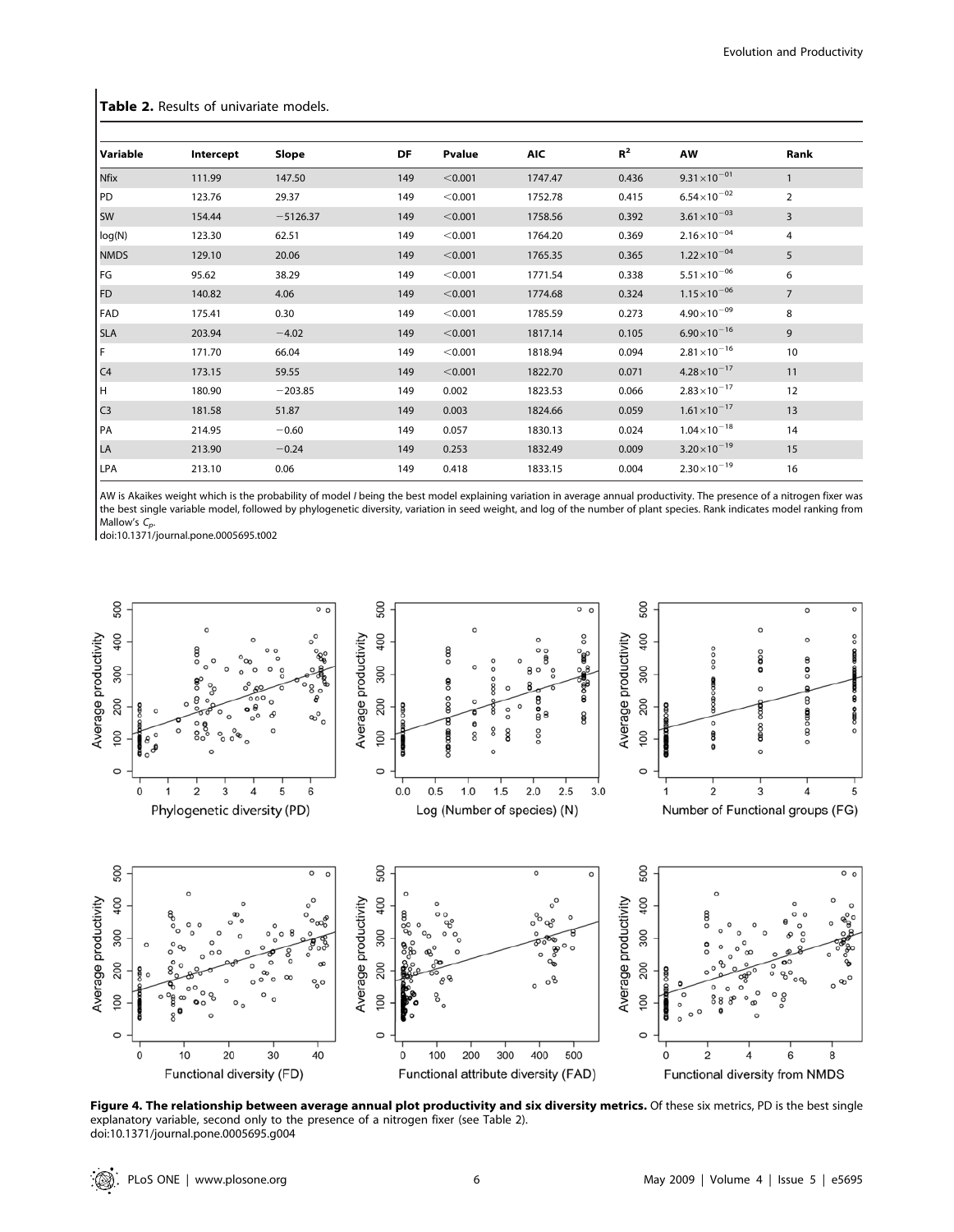Table 3. Comparison of multivariate predictor models from the stratified all subsets routine.

| Variable          | DF  | Pvalue  | <b>AIC</b> | $R^2$ | <b>AW</b>              |
|-------------------|-----|---------|------------|-------|------------------------|
| PD                | 149 | < 0.001 | 1752.78    | 0.415 | $3.92 \times 10^{-20}$ |
| PD/Nfix           | 148 | < 0.001 | 1722.18    | 0.529 | $1.72 \times 10^{-13}$ |
| PD/SW             | 148 | < 0.001 | 1701.54    | 0.589 | $5.24 \times 10^{-09}$ |
| PD/SW/PA          | 147 | < 0.001 | 1683.04    | 0.641 | $5.43 \times 10^{-05}$ |
| PD/SW/Nfix        | 147 | < 0.001 | 1683.75    | 0.640 | $3.82\times10^{-05}$   |
| PD/SW/PA/Nfix     | 146 | < 0.001 | 1667.04    | 0.682 | $1.62\times10^{-01}$   |
| PD/SW/PA/LPA      | 146 | < 0.001 | 1680.46    | 0.652 | $1.98\times10^{-04}$   |
| PD/SW/PA/Nfix/LPA | 145 | < 0.001 | 1664.53    | 0.691 | $5.68\times10^{-01}$   |
| PD/SW/PA/Nfix/FG  | 145 | < 0.001 | 1666.02    | 0.688 | $2.70\times10^{-01}$   |

doi:10.1371/journal.pone.0005695.t003

functional diversity metrics were significant predictors of productivity patterns [see also 25], PD was by far a better predictor. Further, individual traits (besides nitrogen fixation and seed weight) did not show detectable phylogenetic signals, meaning that PD's influence on productivity is likely driven by other, unmeasured traits. This lack of signal could be due to the limited size and coverage of our phylogeny. Further, the seed weight signal appears driven by the fact that the species in the Fabaceae clade tend to have larger seeds than other species, meaning the seed weight results are at least partially driven by the covariance between seed size and being a nitrogen fixer. Although the



Figure 5. The distribution of seed size across the phylogeny. doi:10.1371/journal.pone.0005695.g005

alternative interpretation would be that the seed weight result likely represents the effect of some other traits involved in a tradeoff with seed size.

Beyond PD, the presence of a nitrogen fixer, was an important explanatory variable. Given that grassland communities at Cedar Creek are generally nitrogen-limited, it is not surprising that the presence of a nitrogen fixer was the single most important factor explaining patterns of community productivity [7]. Yet most polycultures contained at least one nitrogen fixer, meaning that the presence of nitrogen fixers does not inform our understanding of productivity patterns among the most speciose plots. Further, controlling for the presence of N-fixers allows us to overcome a potential phylogenetic ''selection'' effect. Thus the analyses examining the explanatory value of PD and the various trait measures in plots containing an N-fixer are particularly illuminating. Here again PD comes out as the best single measure, but we cannot eliminate the role of selecting other highly productive species or clades.

# Limitations and future directions

While the results presented here strongly support using PD to understand productivity patterns, there are at least two caveats that should be the focus of future research. First, our conclusion that PD is the best predictor of biomass production stems from a single study system at one spatial scale, and PD may not prove to be such a good predictor in other systems or at other scales. In a metaanalysis of PD effects on productivity across 29 experiments, Cadotte et al. (2008) found much variation in the explanatory value of PD  $(R^2$  ranged from 0.01 to 0.69). Further, in some systems or under some environmental conditions the critical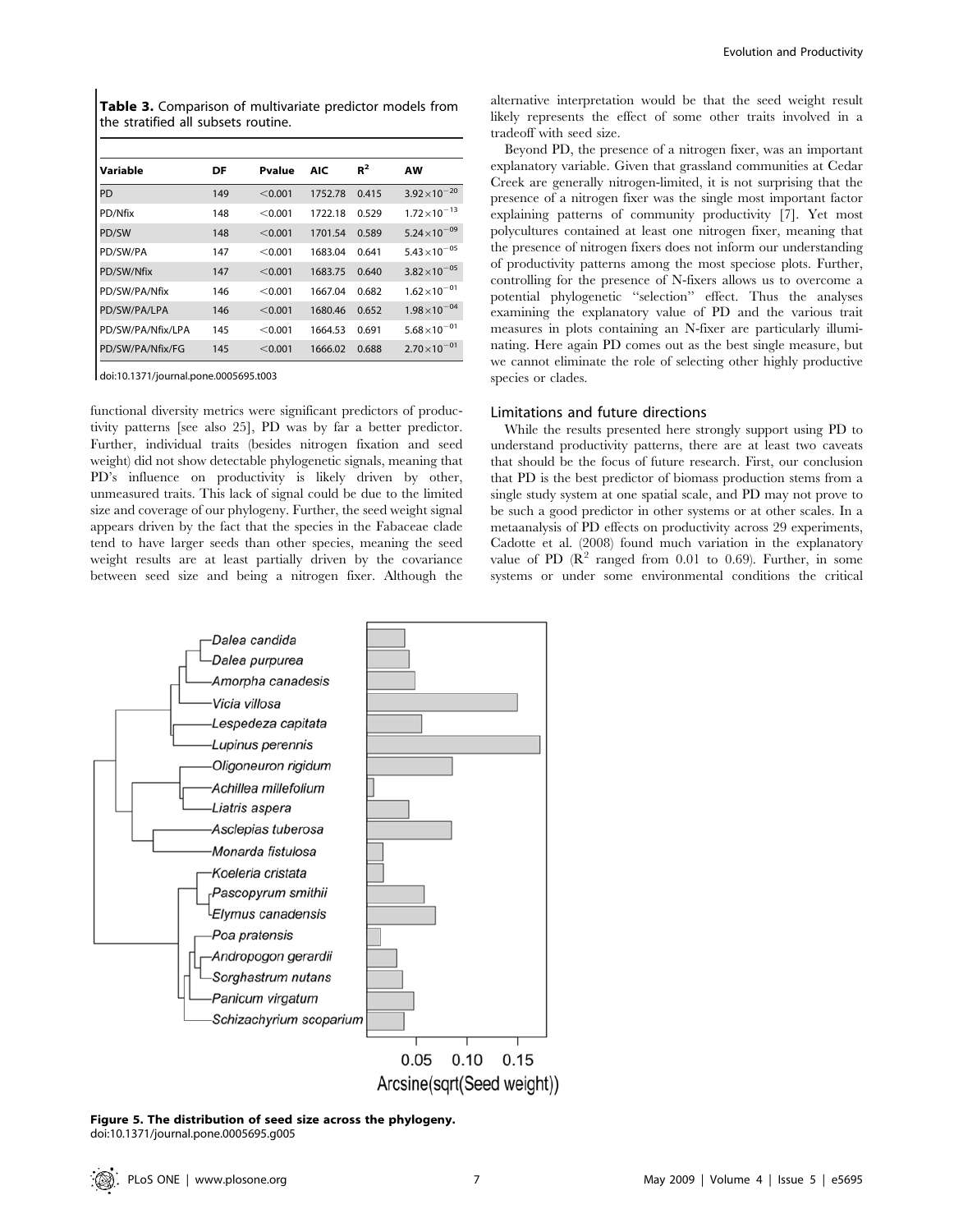functional traits may have much more important roles and thus more explanatory value than PD. Such critical traits may be very labile with a low phylogenetic signal, which a phylogeny fails to capture, or else these traits exhibit considerable phenotypic plasticity. Future analyses should include belowground traits, which may be critical in this system for understanding mechanisms of niche partitioning that enhance productivity. A mechanistic understanding of the productivity-diversity relationship may provide greater insight and is often more relevant for practical, management objectives than finding relationships that lack a clear mechanistic basis, as with PD.

Secondly, future research is also required to link PD to ecological differentiation. In this paper, we assume that change in PD is proportional to change in niche space or ecological function, meaning that the magnitude of variation in niche differentiation is dependent on the time since divergence (i.e., Brownian trait evolution). Under such a model, taxa covary in their niche trait based on the amount of time they are represented by a single ancestor in a phylogeny, then differentiate in that niche trait, according to a Markov process of probabilistic trait change diverging from some mean ancestral trait [27]. Other models relating phylogenetic distances to niche or phenotypic divergence could be compared, including those that do not assume that trait divergence is proportional to genetic change [47]. Further, alternative models have been proposed that incorporate explicit models of stabilizing or strong directional selection [e.g., 48,49,50]. Addressing alternative models of how phylogenetic distances correspond to trait changes would offer insight into what extent niches are conserved [51] and what this means for ecosystem function. Thus, future work should center on finding probable models that relate phylogenetic differentiation with actual niche and functional differences.

Given these caveats, it is still remarkable that PD is such a strong predictor of productivity patterns. PD might be further preferable because it is becoming increasingly simpler to measure PD compared with functional diversity metrics. Online databases, such as the GenBank (www.ncbi.nlm.nih.gov), the genetic sequence repository, or TreeBASE (www.treebase.org) that stores phylogenetic data from publications, or Phylomatic (www. phylodiversity.net/phylomatic/), which constructs phylogenies for species lists from available Angiosperm supertrees, provide straightforward paths to developing phylogenies. While trait repositories are being developed (e.g., TraitNet; www.columbia. edu/cu/traitnet/) there is no widely available, comprehensive source for multiple traits, and it is unlikely it would cover all the physical and biochemical traits that matter in different systems.

#### Relating experimental results to natural communities

While phylogenetic diversity may be useful in understanding the consequences of diversity change in ecosystems not amenable to experimental manipulation (e.g., the open ocean, communities with endangered species, communities of long-lived organisms, etc.), future research needs to relate our results to mechanisms of coexistence and productivity in natural communities [10]. In a recent study by Flombaum and Sala [52], primary productivity in natural ecosystems showed a greater response to gradients in species number compared to those from artificially assembled experimental plots, such as with the data used here. Is the stronger diversity-productivity relationship in naturally assembled communities driven more by critical functional traits, or would PD still better explain productivity? Additionally, how communities are assembled could have important ramifications for patterns of PD. Natural community assembly does not select species randomly from a regional species pool, meaning that phylogenetic

relationships or ecological traits may inform basic coexistence patterns. Phylogenetic relatedness likely depends on the spatial and taxonomic scale being considered [41], where at broad scales, phylogenetic clustering corresponds to trait selection, while at narrow scales, very close relatives are less likely to co-occur [41,53]. Certain ecological traits should be selected for in the process of community assembly, and phylogenetic patterns likely reflect the phylogenetic signal of selected traits [54,55]. Depending on the exact nature of trait evolution and community assembly, communities could show greater phylogenetic diversity with low trait variation and vice versa [55]. The relative contribution of trait variation vs. PD on ecosystem productivity may then also vary with community assembly processes; for instance if community assembly favors high PD and lower critical trait variance [55], then PD may still represent other ecological traits, and thus be significantly related to productivity. Phylogenetic information may be a way to scale from organismal physiology to ecosystem-level processes [56,57].

### Conclusions and implications

We explicitly tested the explanatory power of PD on community productivity against a suite of individual and multivariate traits for experimentally created grassland communities. The trait metrics did not explain productivity patterns as well as PD and one major reason appears to be that we did not measure those functional traits, such as root types, rooting depth or resource requirements, which the phylogeny is representing. We assume that since PD is such a good explanatory variable, it provides a measure of diversity that must be associated with critical functional differences among species within a community that contribute to maximization of productivity.

Even without a clear mechanistic basis, these results have important implications for habitat restoration and biofuel production. If one of the goals of habitat restoration activities is to maximize community functionality, then restoration biologists should attempt to maximize the evolutionary diversity among members of the planned community. For biofuel production, especially in Midwestern prairies, in addition to choosing species with fast growth rates, biofuel-producing communities should consist of phylogenetically distinct mixtures while paying attention to critical functional groups such as nitrogen fixers.

## Supporting Information

Appendix S1 Table of species, genes and GenBank accession numbers and the phylogeny.

Found at: doi:10.1371/journal.pone.0005695.s001 (0.81 MB DOC)

Appendix S2 R scripts to calculate PD and various measures of trait diversity.

Found at: doi:10.1371/journal.pone.0005695.s002 (0.04 MB DOC)

Table S1 Multiple model comparison.

Found at: doi:10.1371/journal.pone.0005695.s003 (0.06 MB DOC)

## Acknowledgments

MWC wishes to thank Elsa Cleland and Jonathan Davies for inspiring discussions and for advice on the analyses presented here. We also thank participants of the NCEAS Ecophylogenetics working group for valuable discussions. Brian Anacker, Jason Fridley, Andy Hector and Michael Stastny kindly provided comments on an earlier manuscript. JCB wishes to thank Paul Belinski and Kari Kohler for assistance in collecting the trait data.